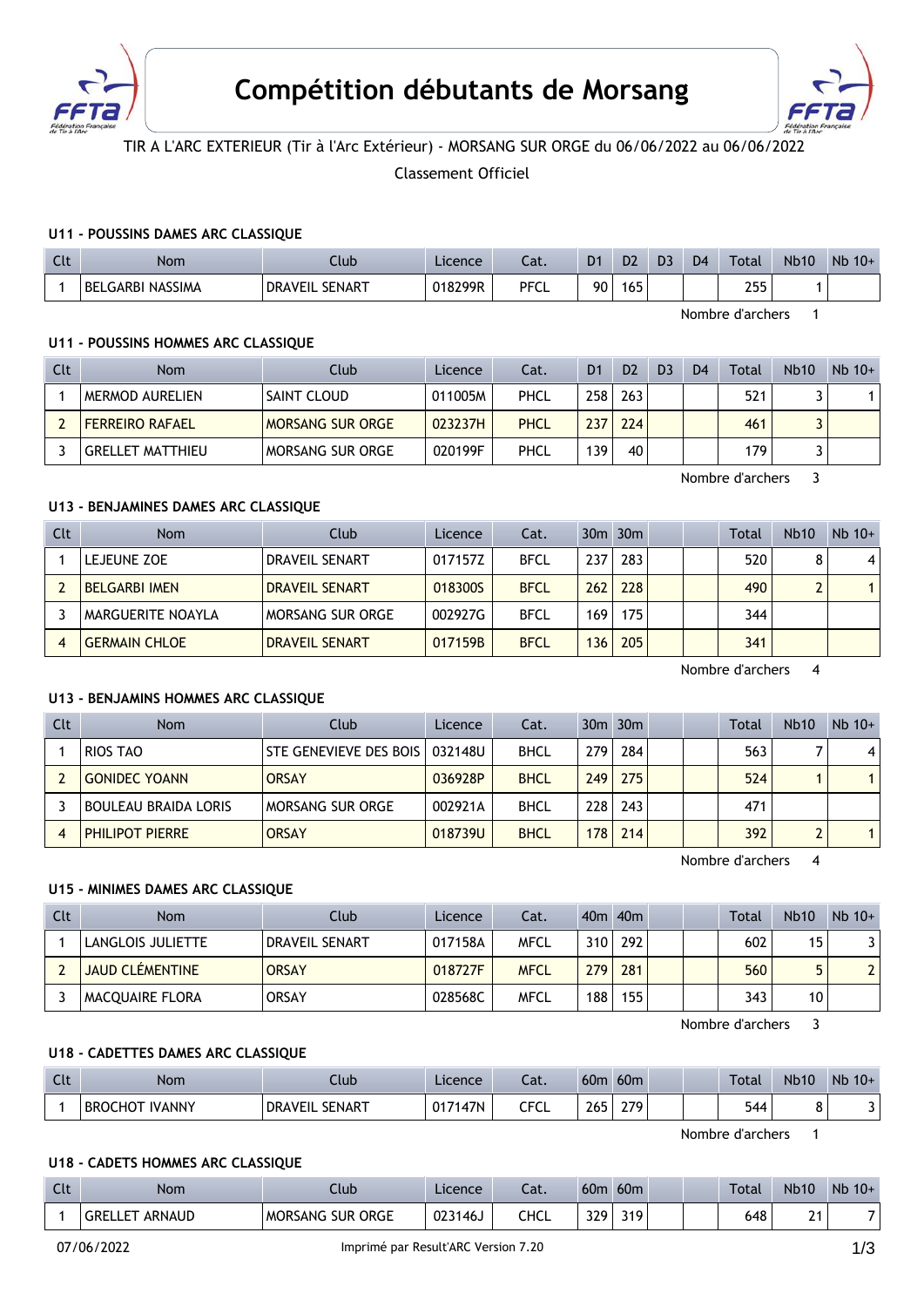| ETTORE                               | <b>ORSAY</b>    | 028576L | CHCL | 290       | 298 | 588 | $\overline{ }$<br>1V |  |
|--------------------------------------|-----------------|---------|------|-----------|-----|-----|----------------------|--|
| <b>NILS</b><br>AIRE:<br>ENNE<br>ורעו | <b>MORANGIS</b> | 020243D | CHCL | 256<br>__ | 290 | 546 | -                    |  |

Nombre d'archers 3

#### **SENIORS 1 DAMES ARC CLASSIQUE 70m - 122cm**

| Clt | <b>Nom</b>                             | Club                    | Licence | Cat.               |       | 70 <sub>m</sub> 70 <sub>m</sub> |  | Total | <b>Nb10</b> | $Nb$ 10+ |
|-----|----------------------------------------|-------------------------|---------|--------------------|-------|---------------------------------|--|-------|-------------|----------|
|     | MOUSSET MATHILDE                       | <b>ORSAY</b>            | 038948K | S <sub>1</sub> FCL | 274 I | 260                             |  | 534   |             |          |
|     | <b>TALAMONI LUCILE</b>                 | <b>MORSANG SUR ORGE</b> | 897318W | S <sub>1</sub> FCL | 237   | 237                             |  | 474   |             |          |
|     | LONGATTE KARINE                        | MORSANG SUR ORGE        | 020210T | S <sub>1</sub> FCL | 187   | 261                             |  | 448   |             |          |
|     | LAMER OMBELINE                         | <b>MORSANG SUR ORGE</b> | 023263L | S <sub>1</sub> FCL |       |                                 |  |       |             |          |
|     | MARTINEZ-CAVALIER MEGAN DRAVEIL SENART |                         | 035066R | S <sub>1</sub> FCL |       |                                 |  |       |             |          |

Nombre d'archers 5

## **SENIORS 1 HOMMES ARC CLASSIQUE 70m - 122cm**

| <b>Clt</b> | Nom                     | Club                    | Licence | Cat.               | 70 <sub>m</sub>  | 70 <sub>m</sub>  |  | Total | <b>Nb10</b> | $Nb 10+$ |
|------------|-------------------------|-------------------------|---------|--------------------|------------------|------------------|--|-------|-------------|----------|
|            | <b>BARROT THOMAS</b>    | <b>MORSANG SUR ORGE</b> | 023223T | S <sub>1</sub> HCL | 263              | 260 <sub>1</sub> |  | 523   |             |          |
|            | <b>COLLOMBET ROMAIN</b> | LES ULIS                | 021840P | <b>S1HCL</b>       | 248 <sub>1</sub> | 252              |  | 500   | г.          |          |

Nombre d'archers 2

## **SENIORS 2 DAMES ARC CLASSIQUE 70m - 122cm**

| Clt | <b>Nom</b>           | Club                   | Licence | Cat.               |     | 70m 70m |  | <b>Total</b> | <b>Nb10</b> | $Nb 10+$   |
|-----|----------------------|------------------------|---------|--------------------|-----|---------|--|--------------|-------------|------------|
|     | <b>PRETOT SOPHIE</b> | STE GENEVIEVE DES BOIS | 016796G | S <sub>2</sub> FCL | 288 | 279     |  | 567          |             |            |
|     | KORICHI NADIA        | <b>DRAVEIL SENART</b>  | 020776H | S <sub>2</sub> FCL | 264 | 288     |  | 552          |             | $\sqrt{2}$ |

Nombre d'archers 2

## **SENIORS 2 HOMMES ARC CLASSIQUE 70m - 122cm**

| Clt            | <b>Nom</b>                    | Club                    | Licence | Cat.               |     | 70 <sub>m</sub> 70 <sub>m</sub> |  | <b>Total</b> | <b>Nb10</b>       | $Nb$ 10+       |
|----------------|-------------------------------|-------------------------|---------|--------------------|-----|---------------------------------|--|--------------|-------------------|----------------|
|                | <b>CROQUET VINCENT</b>        | MORSANG SUR ORGE        | 020195B | S <sub>2</sub> HCL | 328 | 334                             |  | 662          | $12 \overline{ }$ | 5              |
| 2              | <b>LANGLOIS SEBASTIEN</b>     | <b>DRAVEIL SENART</b>   | 035734S | S <sub>2</sub> HCL | 286 | 308                             |  | 594          | 9                 | 3 <sup>1</sup> |
|                | <b>CAIRE ARNAUD</b>           | <b>MORANGIS</b>         | 020254R | S <sub>2</sub> HCL | 287 | 302                             |  | 589          | 11                | 5 <sup>1</sup> |
| $\overline{4}$ | <b>LEGARDINIER CHRISTOPHE</b> | <b>EGLY</b>             | 020985K | S <sub>2</sub> HCL | 283 | 288                             |  | 571          |                   | 2 <sup>1</sup> |
| 5              | <b>BERTRAND PHILIPPE</b>      | MORSANG SUR ORGE        | 028049N | S <sub>2</sub> HCL | 277 | 294                             |  | 571          | 2                 | 1 <sup>1</sup> |
| 6              | LEFEBVRE ERIC                 | <b>DRAVEIL SENART</b>   | 017129U | S <sub>2</sub> HCL | 292 | 277                             |  | 569          | 11                | 2 <sup>1</sup> |
|                | <b>GONIDEC SÉBASTIEN</b>      | <b>ORSAY</b>            | 028573H | S <sub>2</sub> HCL | 290 | 273                             |  | 563          |                   |                |
| 8              | <b>LESCOP GWENAEL</b>         | <b>ORSAY</b>            | 020131G | S <sub>2</sub> HCL | 274 | 231                             |  | 505          | 1                 |                |
| 9              | MALVOISIN JEAN CHRISTOP       | <b>MORSANG SUR ORGE</b> | 982701D | S <sub>2</sub> HCL | 226 | 233                             |  | 459          |                   |                |

Nombre d'archers 9

### **SENIORS 3 HOMMES ARC CLASSIQUE 60m - 122cm**

| Clt | Nom                    | Club                            | Licence | Cat.         |     | $60m$ $60m$ |  | Total | <b>Nb10</b> | $Nb$ 10+ |
|-----|------------------------|---------------------------------|---------|--------------|-----|-------------|--|-------|-------------|----------|
|     | <b>ALAYRAC LAURENT</b> | LE PLESSIS ROBINSON             | 023206Z | S3HCL        | 307 | 305         |  | 612   |             |          |
|     | LARRIEU GILLES         | <b>STE GENEVIEVE DES BOIS  </b> | 024645N | <b>S3HCL</b> | 283 | 292         |  | 575   |             |          |

Nombre d'archers 2